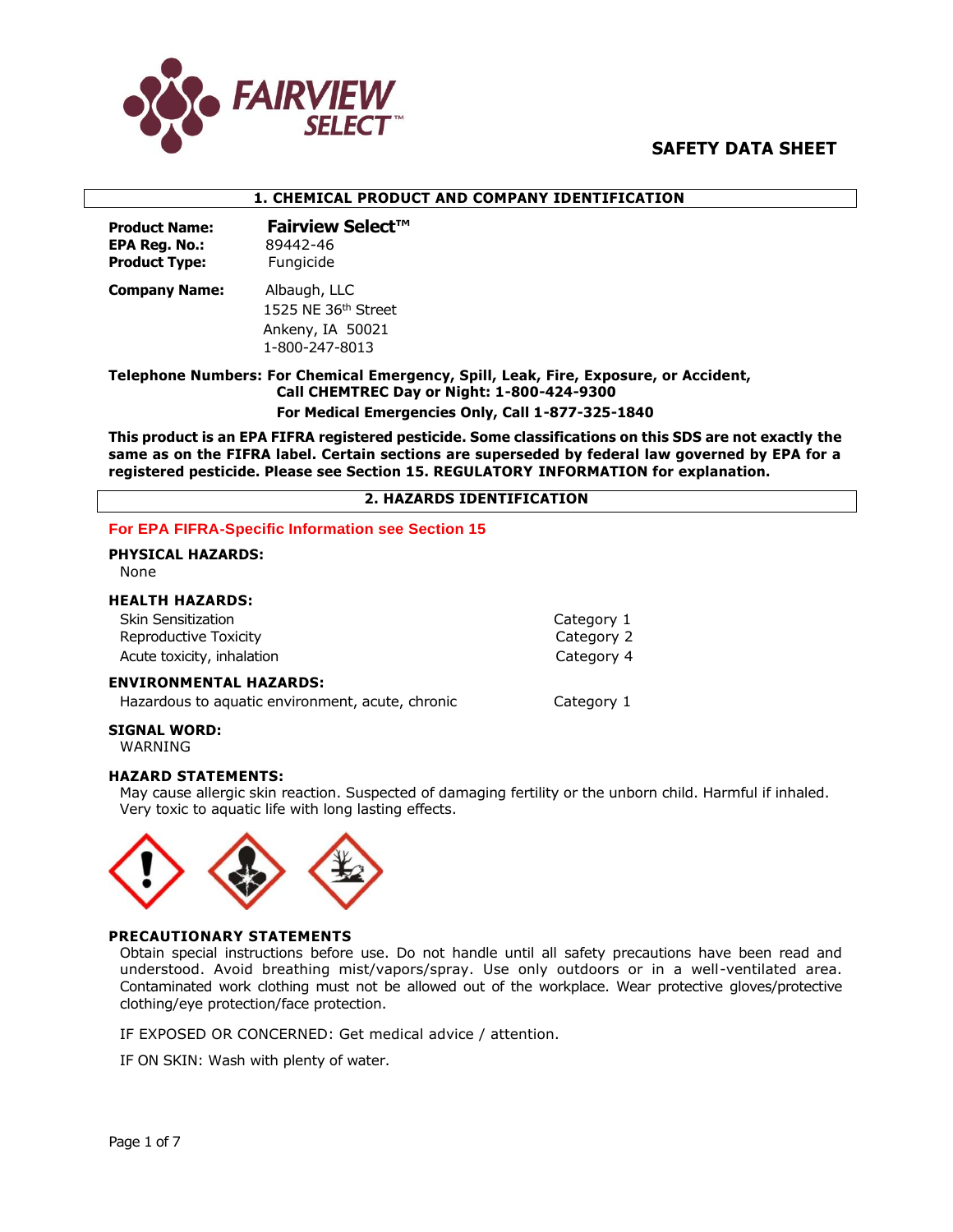

IF SKIN IRRITATION or RASH OCCURS: Get medical advice / attention.

IF INHALED: Remove person to fresh air and keep comfortable for breathing. Call a poison control center or doctor if you feel unwell.

Wash contaminated clothing before reuse.

Store locked up.

Dispose of contents/container in accordance with local, state, and Federal regulations.

| 3. COMPOSITION / INFORMATION ON INGREDIENTS |                           |                      |  |
|---------------------------------------------|---------------------------|----------------------|--|
| <b>COMPONENTS</b>                           | CAS NO.                   | % BY WEIGHT          |  |
| Fluazinam                                   | 79622-59-6<br>107534-96-3 | 16 - 18<br>$17 - 18$ |  |
| Tebuconazole<br>Propylene glycol            | $57 - 55 - 6$             | $4 - 5$              |  |
| Other Ingredients                           | Proprietary               | $59 - 63$            |  |

**Synonyms:** fluazinam (3-chloro-N[3-chloro-2,6-dinitro-4-(trifluoromethyl)phenyl]-5-(trifluoromethyl)-2 pyridinamine); tebuconazole (α-[2-(4-chlorophenyl)ethyl]α-(1,1-dimethyl)-1H-1,2,4-triazole-1-ethanol)

**NOTE:** Ingredients not precisely identified are proprietary or non-hazardous. Values are not product specifications.

## **4. FIRST AID MEASURES**

**If in Eyes:** Hold eye open and rinse slowly and gently with water for several minutes. Remove contact lenses, if present, then continue rinsing eye. Call a poison control center or doctor for treatment advice. **If Inhaled:** Move person to fresh air. Call a poison control center or doctor for further treatment advice. **If Swallowed:** Call a poison control center or doctor for treatment advice. Do not give any liquid to the person. Do not induce vomiting unless told to do so by the poison control center or doctor.

**If on Skin or Clothing:** Take off contaminated clothing. Rinse skin immediately with plenty of water for several minutes. Call a poison control center or doctor for treatment advice.

**Most Important symptoms/effects, acute and delayed:** May cause allergic skin reaction (sensitization.) May damage fertility or the unborn child.

**Indication of Immediate medical attention and special treatment if needed, if necessary:** None expected.

# **5. FIRE FIGHTING MEASURES**

**Extinguishing Media:** Use extinguishing media suitable for surrounding materials. Dry chemical, carbon dioxide, foam, water spray or fog.

**Special Fire Fighting Procedures:** Firefighters should wear NIOSH approved self-contained breathing apparatus and full fire-fighting turn out gear. Dike area to prevent runoff and contamination of water sources. Dispose of fire control water later.

**Unusual Fire and Explosion Hazards:** If water is used to fight fire, contain runoff, using dikes to prevent contamination of water supplies. Dispose of fire control water later.

**Hazardous Decomposition Materials (Under Fire Conditions):** May produce gases such as oxides of carbon and nitrogen.

# **6. ACCIDENTAL RELEASE MEASURES**

**Personal Precautions:** Wear appropriate protective gear for the situation. See Personal Protection information in Section 8.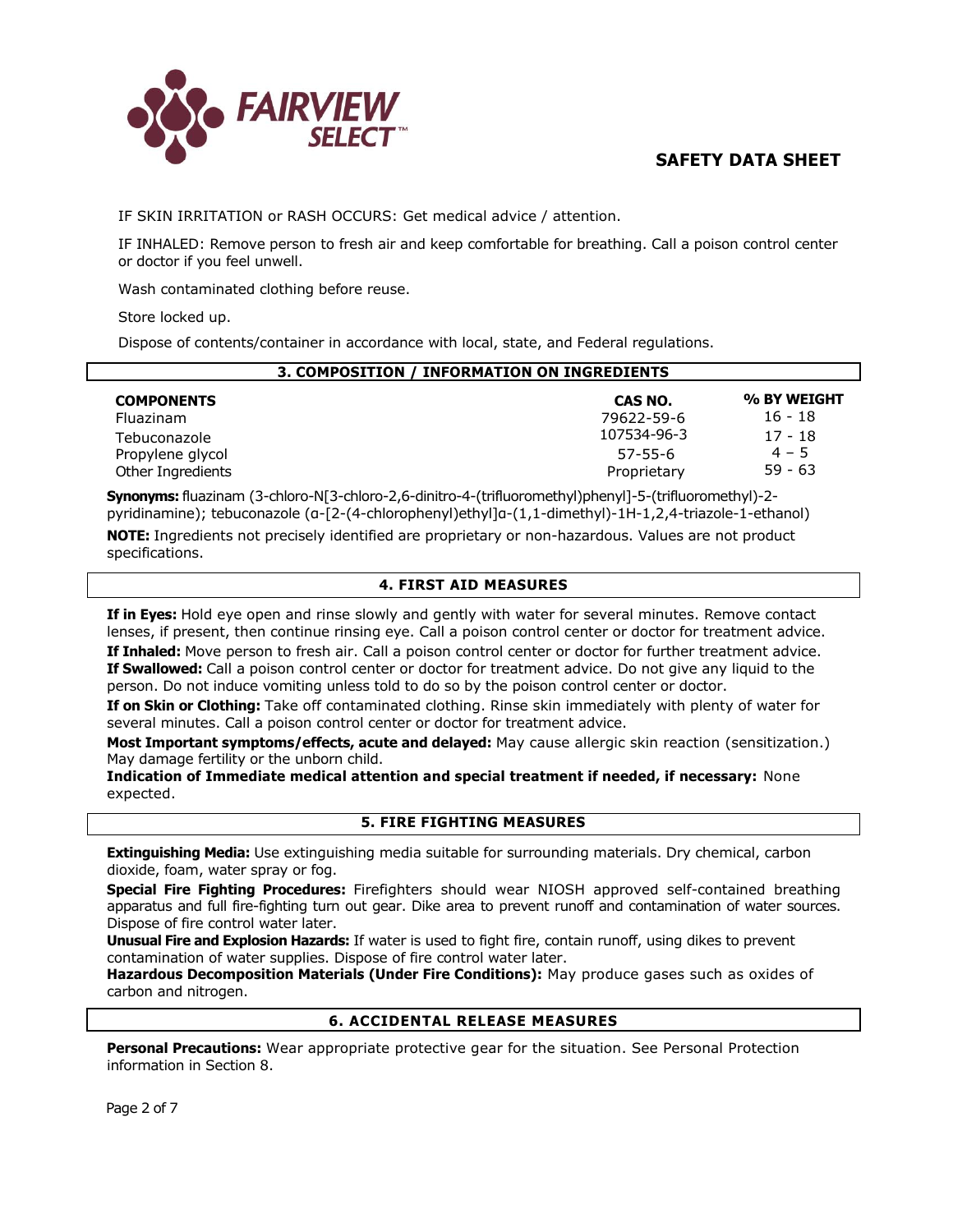

**Environmental Precautions:** Prevent material from entering public sewer systems or any waterways. Do not flush to drain. Large spills to soil or similar surfaces may necessitate removal of topsoil. The affected area should be removed and placed in an appropriate container for disposal.

**Methods for Containment:** Dike spill using absorbent or impervious materials such as earth, sand or clay. Collect and contain contaminated absorbent and dike material for disposal.

**Methods for Cleanup and Disposal:** Avoid creation of dusty conditions. Scrape up and place in appropriate closed container. Wash entire spill area with a detergent slurry, absorb and sweep into container for disposal. Decontaminate tools and equipment following cleanup. See Section 13: DISPOSAL CONSIDERATIONS for more information.

**Other Information:** Large spills may be reportable to the National Response Center (800-424-8802) and to state and/or local agencies.

#### **7. HANDLING AND STORAGE**

**HANDLING:** Do not get in eyes or on clothing or skin. Users should wash hands before eating, drinking, chewing gum, using tobacco or using the toilet. Remove clothing/Personal Protective Equipment (PPE) immediately if pesticide gets inside. Then wash thoroughly and put on clean clothing. Remove Personal Protective Equipment (PPE) immediately after handling this product. Wash the outside of gloves before removing. As soon as possible, wash thoroughly and change into clean clothing.

**STORAGE:** Do not contaminate water, food, or feed by storage or disposal.

## **8. EXPOSURE CONTROLS / PERSONAL PROTECTION**

#### **Engineering Controls:**

Where engineering controls are indicated by specific use conditions or a potential for excessive exposure, use local exhaust ventilation at the point of generation.

**Eye/Face Protection:** Not normally required. To avoid contact with eyes, wear chemical goggles or shielded safety glasses. An emergency eyewash or water supply should be readily accessible to the work area.

**Skin Protection:** To avoid contact with skin, wear long pants, long-sleeved shirt, socks and shoes. An emergency shower or water supply should be readily accessible to the work area.

**Respiratory Protection:** Not normally required. If vapors or mists exceed acceptable levels, wear NIOSH approved air-purifying respirator with cartridges/canisters approved for use against pesticides.

**General Hygiene Considerations:** Personal hygiene is an important work practice exposure control measure and the following general measures should be taken when working with or handling this material: 1) do not store, use and/or consume foods, beverages, tobacco products, or cosmetics in areas where this material is stored; 2) wash hands and face carefully before eating, drinking, using tobacco, applying cosmetics or using the toilet.

#### **Exposure Guidelines:**

|                   | <b>OSHA</b> |             | <b>ACGIH</b> |             |      |
|-------------------|-------------|-------------|--------------|-------------|------|
| <b>Component</b>  | <b>TWA</b>  | <b>STEL</b> | <b>TWA</b>   | <b>STEL</b> | Unit |
| Fluazinam         | NE.         | <b>NE</b>   | <b>NE</b>    | <b>NE</b>   |      |
| Tebuconazole      | NE          | NE          | NΕ           | NE          |      |
| Propylene glycol  | <b>NE</b>   | NE          | NΕ           | <b>NE</b>   |      |
| Other Ingredients | NΕ          | NE          | NΕ           | <b>NE</b>   |      |

NE = Not Established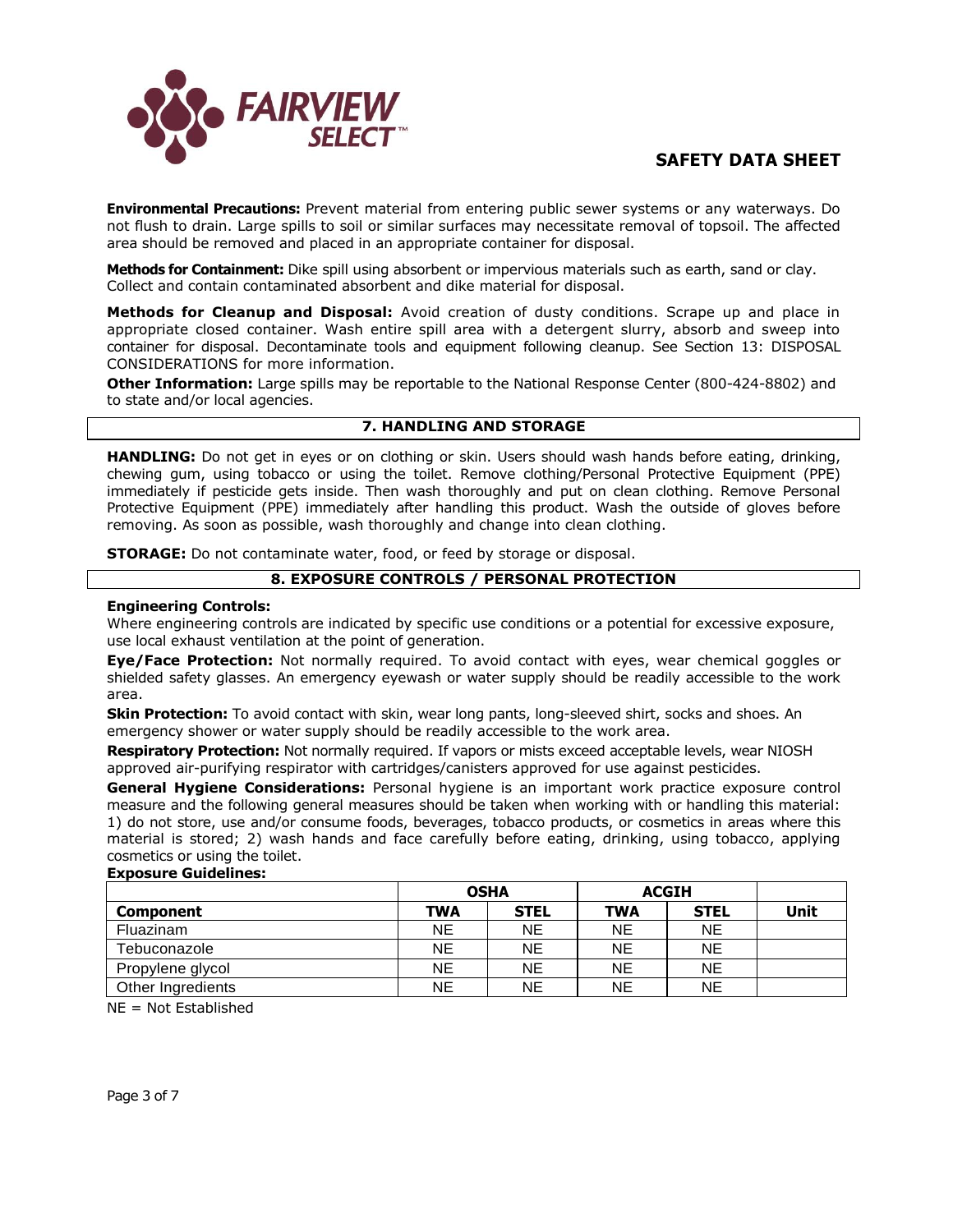

# **9. PHYSICAL AND CHEMICAL PROPERTIES**

| Appearance:<br>Odor:<br><b>Odor threshold:</b><br>pH: | Yellow opaque liquid<br>Practically odorless<br>No data available<br>4.2 (1% w/w dispersion in water) |
|-------------------------------------------------------|-------------------------------------------------------------------------------------------------------|
| <b>Melting point/freezing point:</b>                  | No data available                                                                                     |
| Initial boiling point and boiling range:              | No data available                                                                                     |
| Flash point:                                          | $>95^{\circ}$ C (203° F)                                                                              |
| <b>Evaporation rate:</b>                              | No data available                                                                                     |
| Flammability (solid, gas):                            | No data available                                                                                     |
| Upper/lower flammability or explosive limits:         | No data available                                                                                     |
| Vapor pressure:                                       | No data available                                                                                     |
| <b>Vapor density:</b>                                 | No data available                                                                                     |
| <b>Relative density:</b>                              | 1.109 $q/mL$ 20 $°C$                                                                                  |
| Solubility(ies):                                      | No data available                                                                                     |
| Partition coefficient: n-octanol/water:               | No data available                                                                                     |
| <b>Autoignition temperature:</b>                      | No data available                                                                                     |
| <b>Decomposition temperature:</b>                     | No data available                                                                                     |
| <b>Viscosity:</b>                                     | 786.73 cst @ 20°C / 395.69 cst @ 40°C                                                                 |

**Note:** Physical data are typical values, but may vary from sample to sample. A typical value should not be construed as a guaranteed analysis or as a specification.

## **10. STABILITY AND REACTIVITY**

**Reactivity:** Reacts with oxidizing agents.

**Chemical Stability:** This material is stable under normal handling and storage conditions.

**Possibility of Hazardous Reactions:** Will not occur.

**Conditions to Avoid:** Store in cool dry location. Do not store near oxidizing agents.

**Incompatible Materials:** Oxidizing agents: bases and acids.

**Hazardous Decomposition Products:** Under fire conditions may produce gases such as oxides of carbon and nitrogen.

## **11. TOXICOLOGICAL INFORMATION**

**Likely Routes of Exposure:** Dermal, inhalation

## **Symptoms of Exposure:**

**Eye Contact:** Non-irritating based on toxicity studies. **Skin Contact:** Non-toxic and slightly irritating based on toxicity studies. May cause allergic skin reaction (sensitization) based on animal studies. **Ingestion:** Low toxicity if ingested based on toxicity studies.

**Inhalation:** Low inhalation toxicity based on toxicity studies.

#### **Toxicological Data:**

Data from laboratory studies conducted are summarized below: **Oral:** Rat LD<sub>50</sub>: 3,129 mg/kg (females) **Dermal:** Rat LD<sub>50</sub>: >2,000 mg/kg **Inhalation:** Rat 4-hr LC<sub>50</sub>: > 2.12 mg/L (No mortality at highest dose tested) **Eye Irritation:** Rabbit: Non-irritating (MMTS=9.3) **Skin Irritation:** Rabbit: Slightly irritating (PDII= 1.8) **Skin Sensitization:** Contact sensitizer (LLNA method) **Subchronic (Target Organ) Effects:** None known.

Page 4 of 7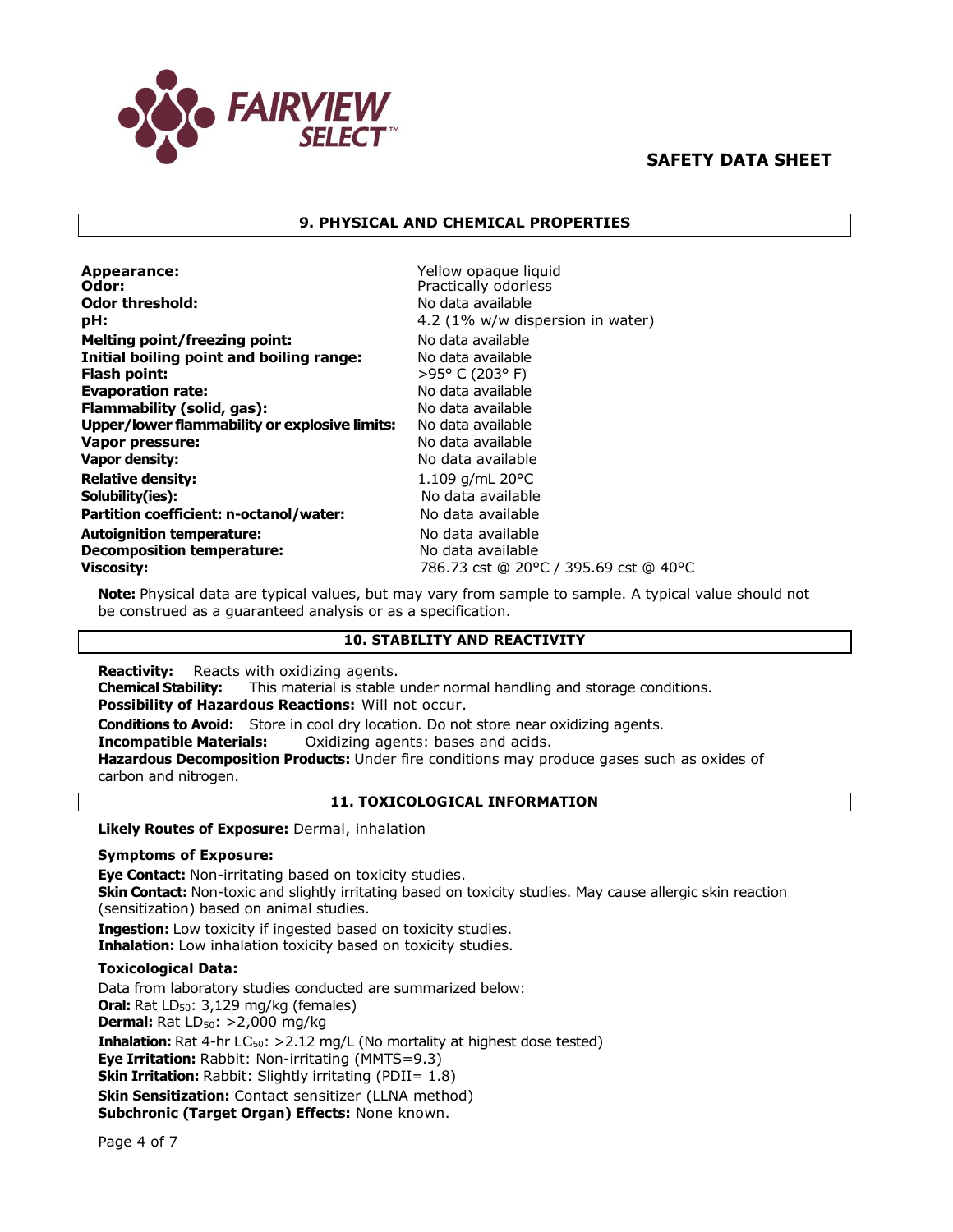

**Carcinogenicity / Chronic Health Effects:** Fluazinam did not show carcinogenic effects in long-term animal studies. Prolonged overexposure to tebuconazole may cause effects to liver, spleen, adrenals and/or eyes. Tebuconazole was not carcinogenic in a chronic feeding study in rats. In a mice study, there was an increased incidence of liver tumors at the highest dose tested, a dose exceeding the Maximum Tolerated Dose (MTD). EPA classified tebuconazole as a Group C (possible human carcinogen) chemical based on liver tumors

**Reproductive Toxicity:** Fluazinam did not show reproductive effects in animal studies. Animal studies on tebuconazole resulted in decreased pup body weights and smaller litters at doses that were also toxic to mother animals.

**Developmental Toxicity:** Fluazinam did not show teratogenic effects in animal studies. In animal studies with tebuconazole, developmental effects were observed at doses that were also toxic to the maternal animal. In rabbits, developmental toxicity was observed at doses of 30 mg/kg/day with major malformation at 100 mg/kg/day.

**Genotoxicity:** Neither *in vitro* nor *in vivo* tests on fluazinam or tebuconazole demonstrated mutagenic effects.

**Assessment Carcinogenicity:** None listed with ACGIH, IARC, NTP or OSHA.

|                   | <b>Regulatory Agency Listing As Carcinogen</b> |             |            |             |
|-------------------|------------------------------------------------|-------------|------------|-------------|
| <b>Component</b>  | <b>ACGIH</b>                                   | <b>IARC</b> | <b>NTP</b> | <b>OSHA</b> |
| Fluazinam         | No                                             | No          | No         | No          |
| Tebuconazole      | No                                             | No          | No         | No          |
| Propylene glycol  | No                                             | No          | No         | No          |
| Other ingredients | No                                             | No          | No         | No          |

# **12. ECOLOGICAL INFORMATION**

| EUVLVAIULTI                                |            |                                               |               |
|--------------------------------------------|------------|-----------------------------------------------|---------------|
| Data on Fluazinam:                         |            |                                               |               |
| 96-hour LC <sub>50</sub> Rainbow Trout:    | 38 ppb     | Bobwhite Quail Oral LD <sub>50</sub> :        | 1,782 mg/kg   |
| 48-hour EC <sub>50</sub> Daphnia magna:    | $180$ ppb  |                                               |               |
| 96-hour EC <sub>50</sub> Green algae:      | $0.18$ ppm |                                               |               |
| Data on Tebuconazole:                      |            |                                               |               |
| 96-hour LC <sub>50</sub> Bluegill Sunfish: | 5.7 ppm    | Bobwhite Quail Oral LD <sub>50</sub> :        | $1,988$ mg/kg |
| 96-hour LC <sub>50</sub> Rainbow Trout:    | $4.4$ ppm  | Mallard Duck 8-day Dietary LC <sub>50</sub> : | $>4,816$ ppm  |
| 48-hour LC <sub>50</sub> Daphnia magna:    | $4.0$ ppm  |                                               |               |
|                                            |            |                                               |               |

#### **Environmental Fate:**

**Ecotoxicity:**

Fluazinam is insoluble in water and has low soil mobility. Fluazinam degrades in soil and water. Tebuconazole is soluble in water. It is stable to hydrolysis and photolysis on soil and in water. The photolysis half-live of tebuconazole in soil averages 190 days and in water averages 590 days. Tebuconazole has a low to moderate mobility in soils. Absorption to soil increases as level of organic matter and clay increases.

## **13. DISPOSAL CONSIDERATIONS**

#### **Waste Disposal Method:**

Pesticides wastes are toxic. Improper disposal of excess pesticide, spray mixture, or rinsate, is a violation of Federal law and may contaminate groundwater. If these wastes cannot be disposed of by use according to label instructions, contact your State Pesticide or Environmental Control Agency, or the Hazardous Waste representative at the nearest EPA Regional Office for guidance.

#### **Container Handling and Disposal:**

Do not cut or weld container.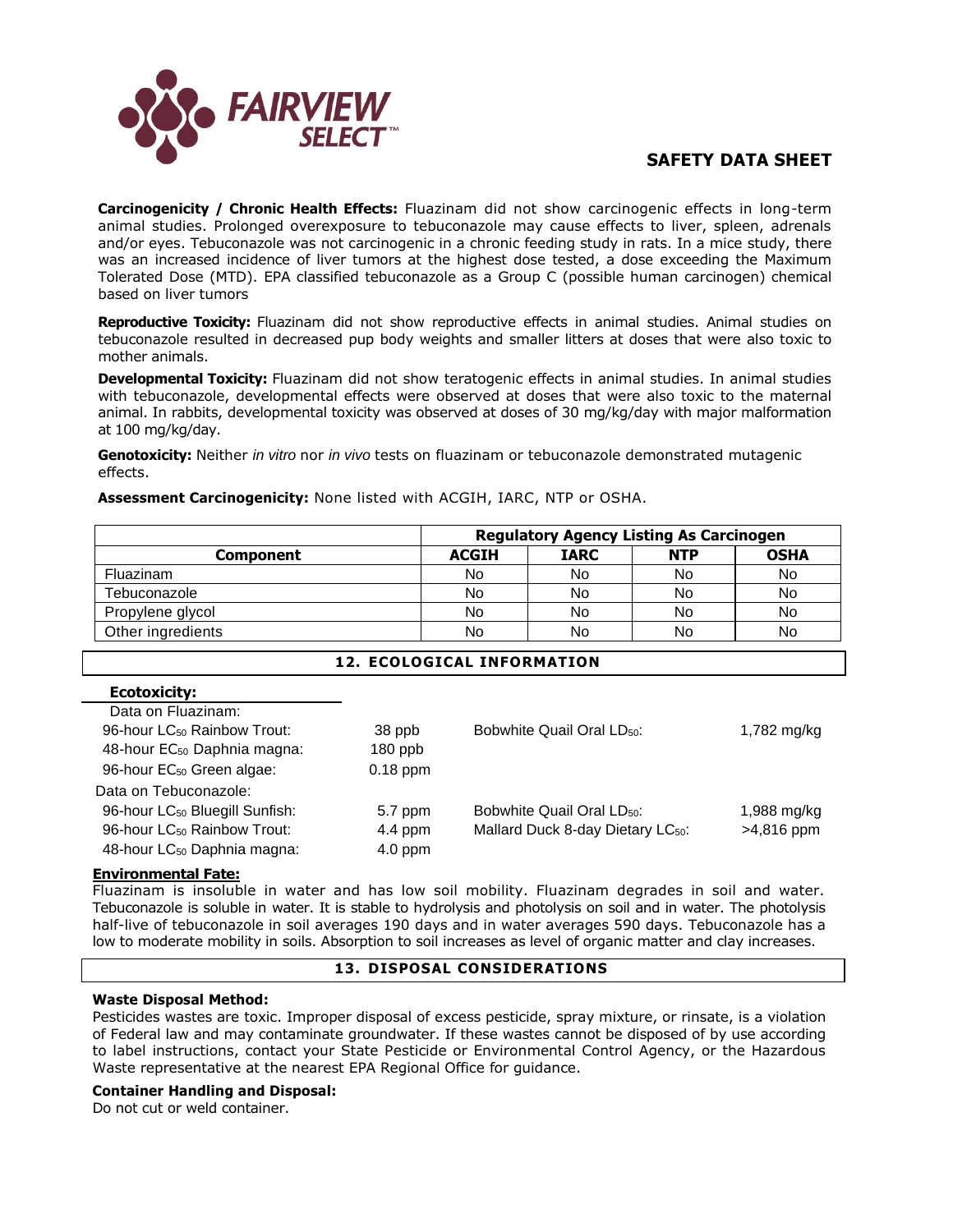

**Nonrefillable Containers 5 Gallons or Less: Nonrefillable container.** Do not reuse or refill this container. Triple rinse container (or equivalent) promptly after emptying. **Triple rinse as follows:** Empty the remaining contents into application equipment or a mix tank and drain for 10 seconds after the flow begins to drip. Fill the container 1/4 full with water and recap. Shake for 10 seconds. Pour rinsate into application equipment or a mix tank or store rinsate for later use or disposal. Drain for 10 seconds after the flow begins to drip. Repeat this procedure two more times. Then offer for recycling or reconditioning, or puncture and dispose of in a sanitary landfill, or by other procedures approved by State and local authorities. Plastic containers are also disposable by incineration, or, if allowed by State and local authorities, by burning. If burned stay out of smoke.

**Nonrefillable containers larger than 5 gallons: Nonrefillable container.** Do not reuse or refill this container. Offer for recycling if available. Triple rinse or pressure rinse container (or equivalent) promptly after emptying. **Triple rinse as follows:** Empty the remaining contents into application equipment or a mix tank. Fill the container 1/4 full with water. Replace and tighten closures. Tip container on its side and roll it back and forth, ensuring at least one complete revolution, for 30 seconds. Stand the container on its end and tip it back and forth several times. Turn the container over onto its other end and tip it back and forth several times. Empty the rinsate into application equipment or a mix tank or store rinsate for later use or disposal. Repeat this procedure two more times. **Pressure rinse as follows:** Empty the remaining contents into application equipment or a mix tank and continue to drain for 10 seconds after the flow begins to drip. Hold container upside down over application equipment or mix tank or collect rinsate for later use or disposal. Insert pressure rinsing nozzle in the side of the container, and rinse at about 40 psi for at least 30 seconds. Drain for 10 seconds after the flow begins to drip.

**Refillable containers larger than 5 gallons:** Refillable container. Refill this container with pesticide only. Do not reuse this container for any other purpose. Cleaning the container before final disposal is the responsibility of the person disposing of the container. Cleaning before refilling is the responsibility of the refiller. To clean the container before final disposal, empty the remaining contents from this container into application equipment or a mix tank. Fill the container about 10% full with water and, if possible, spray all sides while adding water. Agitate vigorously or recirculate water with the pump for two minutes. Pour or pump rinsate into application equipment or rinsate collection system. Repeat this rinsing procedure two more times.

# **14. TRANSPORTATION INFORMATION**

Follow the precautions indicated in Section 7: HANDLING AND STORAGE of this SDS.

**DOT: Not Regulated** 

**IMDG: Not Regulated** 

**IATA: Not Regulated**

## **15. REGULATORY INFORMATION**

## **EPA FIFRA INFORMATION**

This chemical is a pesticide product registered by the United States Environmental Protection Agency and is subject to certain labeling requirements under federal pesticide law. These requirements differ from the classification criteria and hazard information required for safety data sheets (SDS), and for workplace labels of non-pesticide chemicals. The hazard information required on the pesticide label is reproduced below. The pesticide label also includes other important information, including directions for use.

CAUTION. Harmful if swallowed. Harmful if absorbed through skin. Avoid contact with skin, eyes, or clothing. Prolonged or frequently repeated skin contact may cause allergic reactions in some individuals. Wash thoroughly with soap and water after handling. Remove contaminated clothing and wash before use.